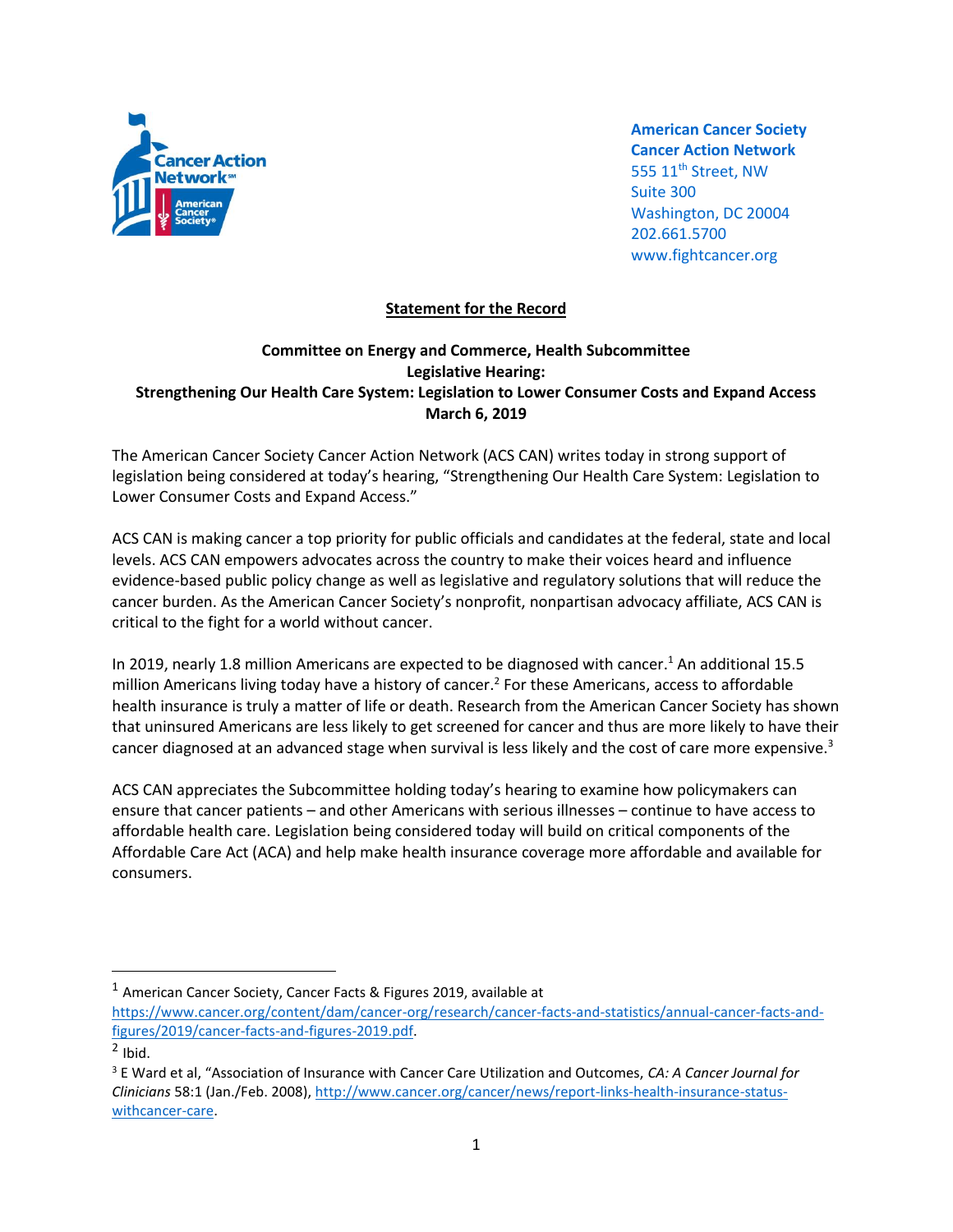## **H.R. 1425, the State Health Care Premium Reduction Act**

In 2014, cancer patients paid nearly \$4 billion out-of-pocket for their treatments.<sup>4</sup> Managing the cost of care is critical in the fight against cancer, and one of the most important things policy makers can do to help cancer patients deal with the costs of cancer is to ensure that all Americans have access to comprehensive, affordable health insurance.

H.R. 1425 would provide \$10 billion annually to states to establish a state reinsurance program or use the funds to provide financial assistance to reduce out-of-pocket costs for individuals enrolled in qualified health plans. The bill also requires the Centers for Medicare and Medicaid Services (CMS) to establish and implement a reinsurance program in states that do not apply for federal funding under the bill.

ACS CAN endorses this legislation. A well-designed reinsurance program can help to lower premiums and mitigate plan risk associated with high-cost enrollees. A 2017 analysis using RAND's microsimulation model estimated that instating a national reinsurance program could reduce premiums in the marketplaces by 3.9 percent to 19.3 percent in 2020, depending on the generosity of the program.<sup>5</sup>

A reinsurance program may also encourage insurance carriers to continue offering plans through the exchange or begin to offer plans as applicable. This maintenance or increase in plan competition also may help to keep premiums from rising. These premium savings could help cancer patients and survivors afford health insurance coverage and may allow some individuals to enroll who previously could not afford coverage.

A few states have already received federal approval to establish reinsurance programs. Minnesota's reinsurance program covers 80 percent of claims for individuals up to \$250,000 once a \$50,000 threshold is passed. A recent report from Georgetown University's Center on Health Insurance Reforms found that Minnesota's reinsurance program successfully held rates down for 2018 and 2019, stabilized individual market premiums, and helped contribute to increased enrollment in  $2018.<sup>6</sup>$ 

<sup>5</sup> Eibner, Christine and Jodi Liu, "Options to Expand Health Insurance Enrollment in the Individual Market," Commonwealth Fund, October 19, 2017. Available a[t https://www.commonwealthfund.org/publications/fund](https://www.commonwealthfund.org/publications/fund-reports/2017/oct/options-expand-health-insurance-enrollment-individual-market?redirect_source=/publications/reports/2017/oct/options-expand-health-insurance-enrollment-individual-market)[reports/2017/oct/options-expand-health-insurance-enrollment-individual](https://www.commonwealthfund.org/publications/fund-reports/2017/oct/options-expand-health-insurance-enrollment-individual-market?redirect_source=/publications/reports/2017/oct/options-expand-health-insurance-enrollment-individual-market)[market?redirect\\_source=/publications/reports/2017/oct/options-expand-health-insurance-enrollment-individual](https://www.commonwealthfund.org/publications/fund-reports/2017/oct/options-expand-health-insurance-enrollment-individual-market?redirect_source=/publications/reports/2017/oct/options-expand-health-insurance-enrollment-individual-market)[market.](https://www.commonwealthfund.org/publications/fund-reports/2017/oct/options-expand-health-insurance-enrollment-individual-market?redirect_source=/publications/reports/2017/oct/options-expand-health-insurance-enrollment-individual-market)

[https://georgetown.app.box.com/s/8gvwo4zjatasrz3ptkpwe2uqi0qnz04x.](https://georgetown.app.box.com/s/8gvwo4zjatasrz3ptkpwe2uqi0qnz04x) 

 $\overline{\phantom{a}}$ 

<sup>4</sup> American Cancer Society Cancer Action Network. *The Costs of Cancer: Addressing Patient Costs*. April 2017. Available at: [www.fightcancer.org/costsofcancer.](http://www.fightcancer.org/costsofcancer)

<sup>6</sup> Schwab, Rachel, Emily Curran and Sabrina Corlette, "Assessing the Effectiveness of State-Based Reinsurance: Case Studies of Three States' Efforts to Bolster Their Individual Markets," Georgetown University Health Policy Institute Center on Health Insurance Reforms, November 2018. Available at